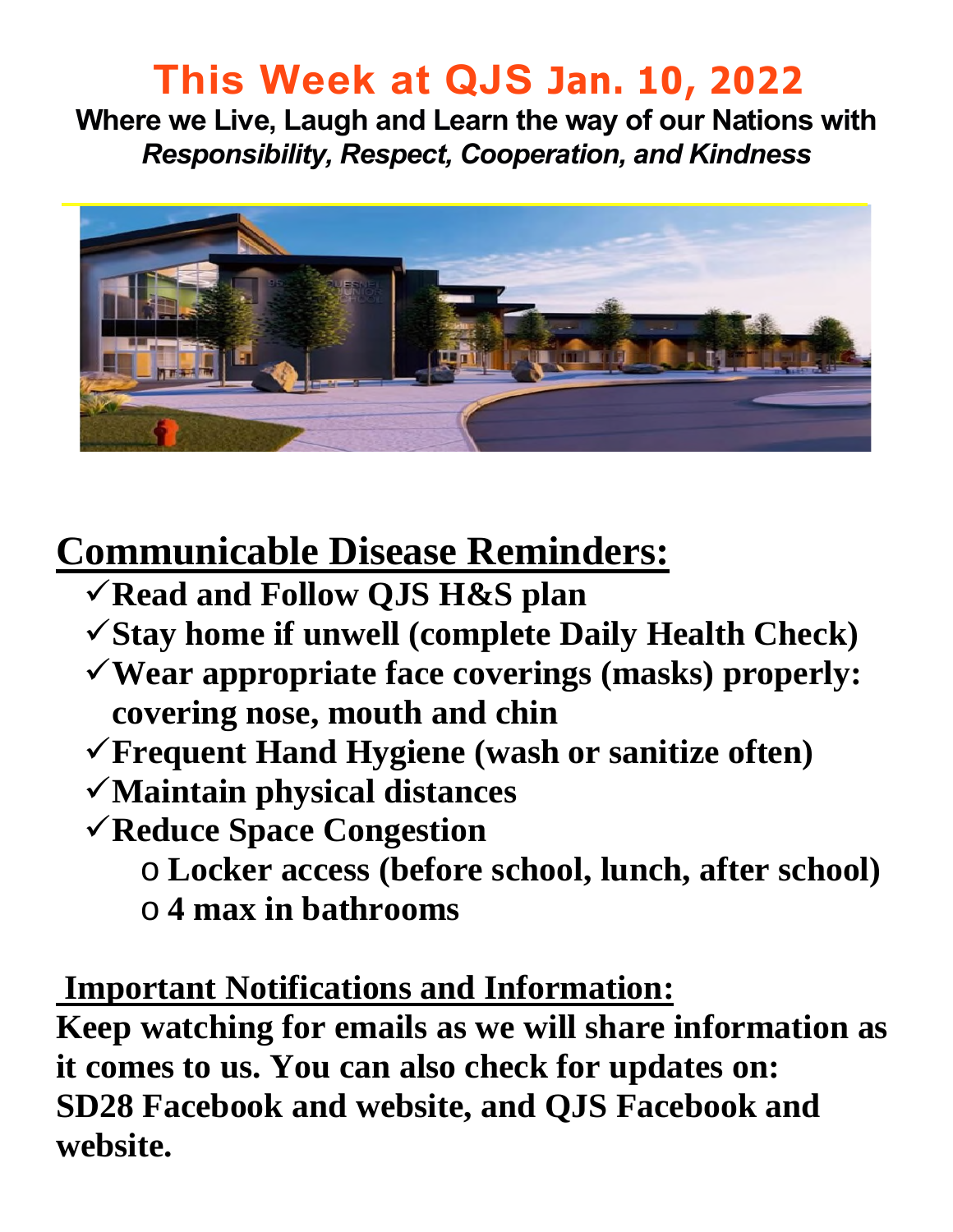# **Welcome to New Staff**

**A time of new beginnings.** 

**We would like to welcome 4 new staff members to our QJS team.** 

- **Kristy Bird French Second Language and Career Education teacher (Gr 8/9)**
- **Rae-Lee Tresierra Humanities Teacher POD 3 (Gr 9)**
- **Kassandra Cunningham Indigenous Support Worker (Gr 9)**
- **Lois Russell Education Assistant**

# **PAC UPDATE: Virtual MEETing Tuesday, Jan 11, 2022 7:00**

**Join us in the Google MEETing by clicking the link** 

**<https://meet.google.com/fci-jxqs-xow?hs=122&authuser=0>** 

**2021-2022 Executive: Melissa Pollock- President Kellie Olsen- Vice President Melissa Gonzales- Secretary Shawna Mckenzie- Treasurer** 



**New PAC email address -** [PACatQJS@gmail.com](mailto:PACatQJS@gmail.com) 

**To get more information you can visit the QJS Parent Advisory Council Facebook Page [https://www.facebook.com/QJS-Parent-Advisory-Council-PAC-](https://www.facebook.com/QJS-Parent-Advisory-Council-PAC-107601454861758)[107601454861758](https://www.facebook.com/QJS-Parent-Advisory-Council-PAC-107601454861758)**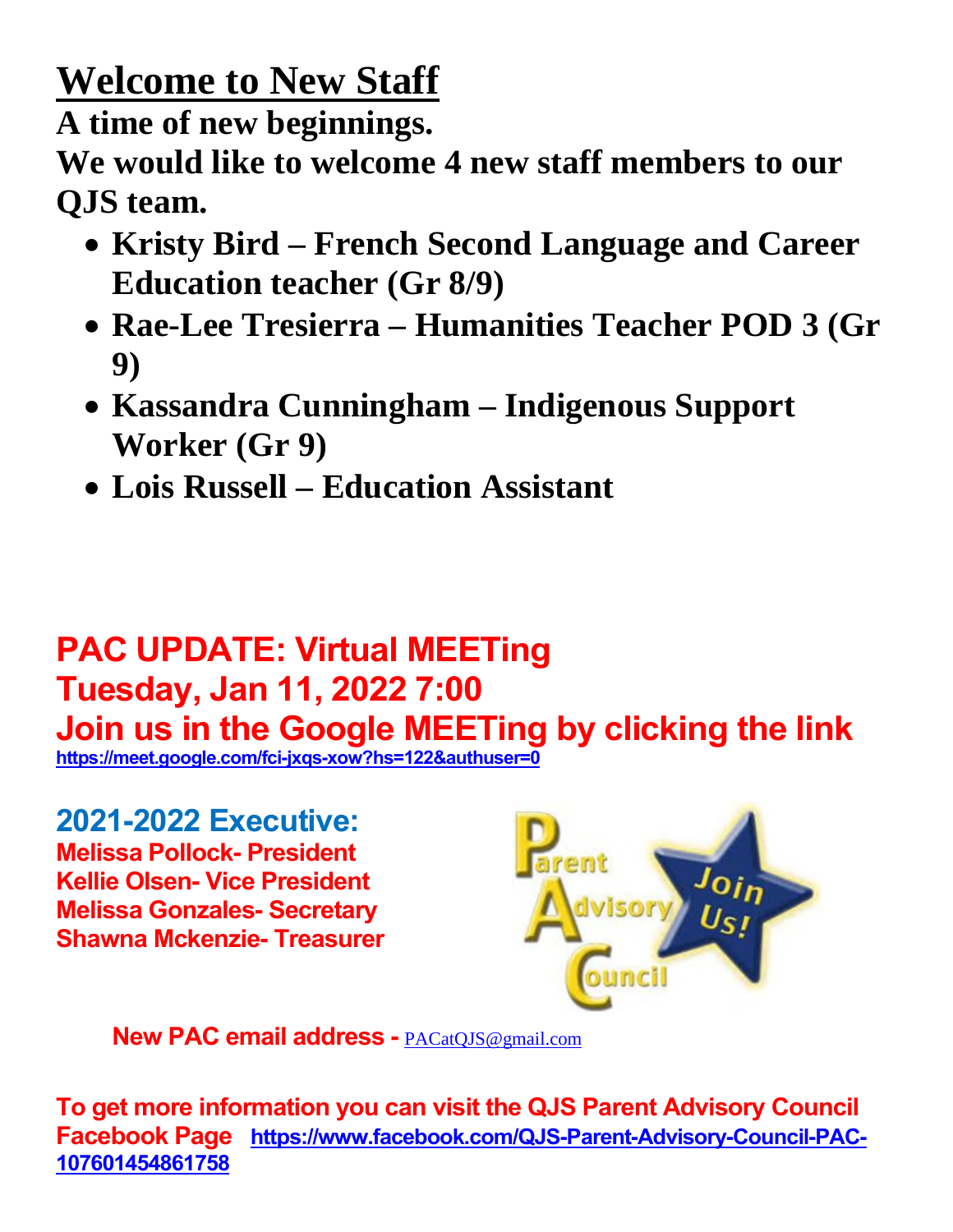

Nuts & Scents Free School



# **LUNCH ACTIVITIES:**

#### **Mon/Wed/Fri – Open Gym Tues: Indigenous Voice Leadership Group - Port 5 Wed: Rainbow Club - Room 201 Fri: Board and Card Games – Room 306**

### **What is Coming UP?**

**PE classes starting their Sexual Education and Sexual Health unit. All classes will participate in sessions with the following themes:** 

- **Puberty**
- **Sexual Activity**
- **Contraception and STIs**
- **Reproductive Systems**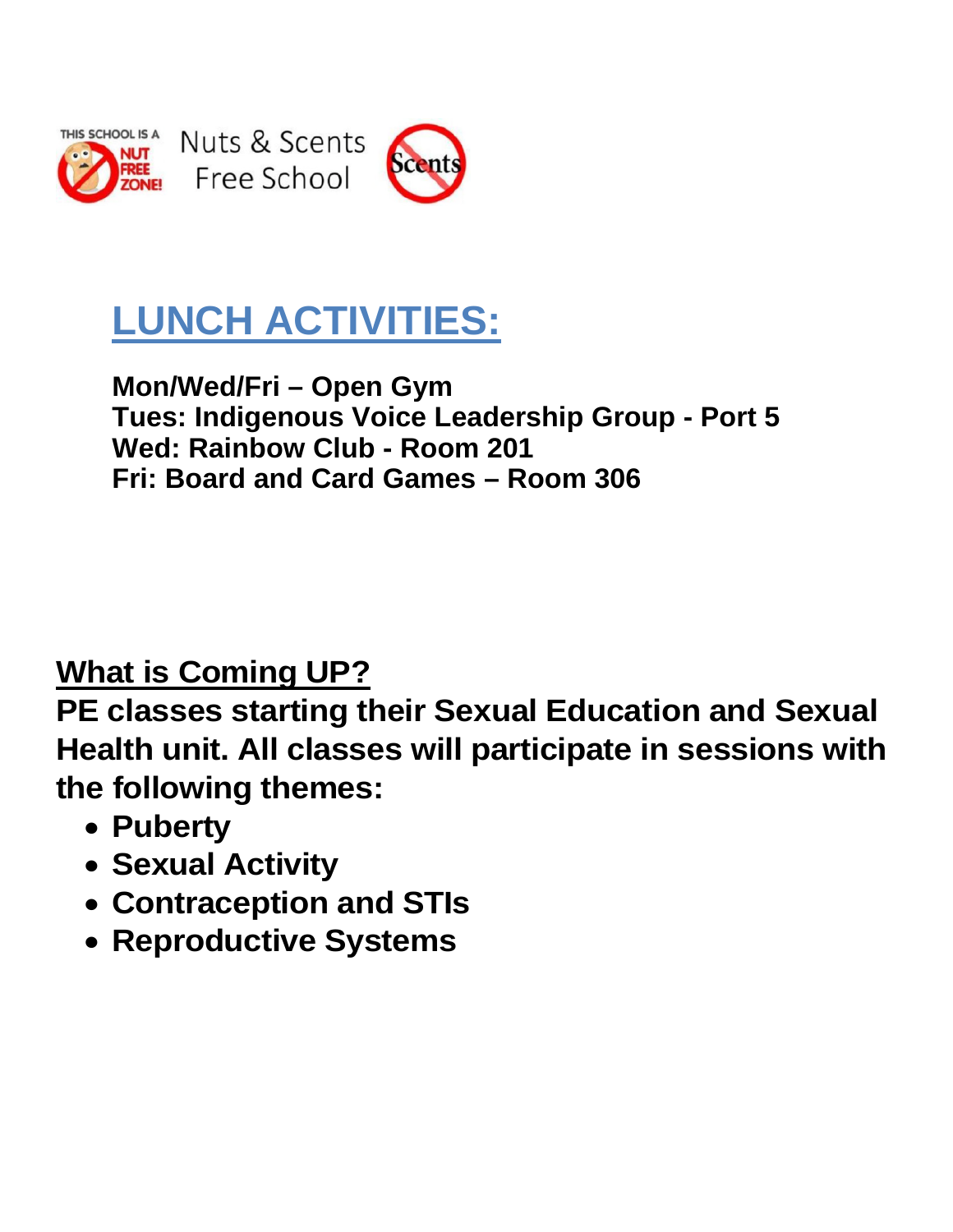

## **NEW: IN THE PARENT'S CORNER Information for Parents**

*\*Here we post some links and information we hope you find helpful.* 

# **Grade 9 Vaccinations – Week of Jan 24-27**



# **Grade 9 Vaccinations**

Parents or Legal Guardians of the Grade 9 students will be receiving a phone call late December to early January to obtain consent for students routine Immunizations ; **TDAP vaccine** which protects against 3 diseases; Tetanus, Diphtheria and Pertussis (whooping cough) **Meningococcal quadrivalent vaccine**. This vaccine protects against infections from 4 types of meningococcal bacteria. Primary Care Nurses will be coming to the school at the end of January - dates TBA to administer immunizations. If you have any questions or concerns please feel free to contact the Community Health Unit at 250-983-6850.

**Students will NOT be offered COVID-19 vaccines during these clinics**.